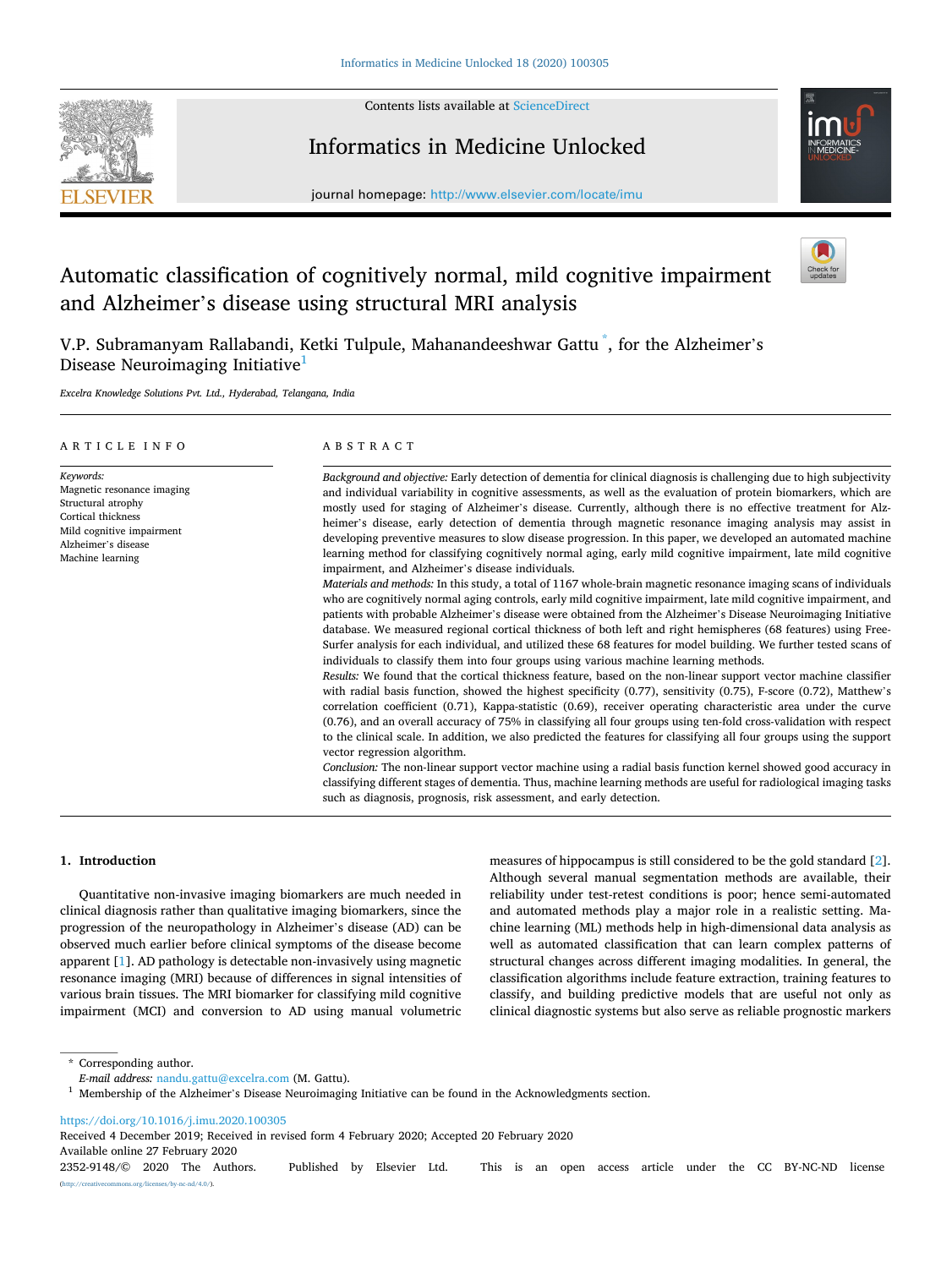[[3](#page-5-0)]. Furthermore, ML classification frameworks can be used to develop imaging markers or indices by training the multi-dimensional features of an individual subject or patient-specific features with high sensitivity and specificity. Thus, individualized or patient-specific feature-based classification systems are of vital importance in the current age of personalized medicine, as they leverage complex computational processes in addition to considering the genetic or life-style risks [[4\]](#page-5-0).

Several supervised and semi-supervised MRI studies have been proposed for classifying AD from cognitive normal aging individuals (CN) in previous reports [5–[8\]](#page-5-0). Also, several studies have reported classifying stable MCI (sMCI) and progressive MCI (pMCI) individuals using semi-supervised methods [9–[11](#page-5-0)], or a combination of support vector machine (SVM) and particle swarm optimisation [\[12](#page-5-0)], or other methods such as multi-domain transfer learning [[13\]](#page-5-0), random forest classifier [[14\]](#page-5-0), partial least square [[15\]](#page-5-0) using temporal lobe thickness, hippocampal shape, texture and volumetry [[16\]](#page-5-0). One study demonstrated an accuracy of 96.5% in classifying CN from mild AD by analysing the whole-brain gray matter and temporal lobe region [\[17](#page-5-0)]. The same study reported an accuracy of 91.74% in differentiating pMCI from CN and 88.99% in classifying pMCI versus sMCI with only two anatomical regions, namely, amygdala and hippocampus [\[17](#page-5-0)]. On the other hand, a recent report showed a classification accuracy up to 59.1% with only two features, left and right hippocampal subiculum using ensemble support vector machine classifier [[18\]](#page-5-0). Furthermore, a surface-based morphometry study classified AD from CN with 87.1% sensitivity and 93.3% specificity [\[19](#page-5-0)].

The recent research on computer-aided diagnostic systems in neuroimaging for the classification of prodromal stage such as early MCI (eMCI) and late MCI (lMCI) from AD has attracted exploration of the potential use of MRI in detection at an earlier stage for clinical diagnosis. However, the existing studies have several caveats such as small sample size and variability in image acquisition parameters across various MRI scanners, thereby establishing a need for generalizability and reproducibility irrespective of the scanner or heterogeneity in the patient population. Motivated by different AD/MCI/CN classification studies, we obtained multiple cortical thickness measures from structural MRI scans by automated segmentation techniques for CN, eMCI, lMCI and AD groups as training features, and classified using the ML algorithm. We also highlight the features in classification of CN versus AD and eMCI versus lMCI using the support vector regression algorithm and report the specificity, sensitivity, and classification accuracy rates.

## **2. Materials and Methods**

## *2.1. Study participants*

In this study we used the Alzheimer's Disease Neuroimaging Initiative (ADNI) dataset consisting of different protocols (ADNI-1, ADNI-2 and ADNI-GO). ADNI recruited individuals from multiple sites in United States of America and has collated 1167 scans of adults aged between 55 and 90, consisting of cognitively normal older persons, individuals with early or late MCI, and individuals with early AD. The demographic details of the subjects used in this study were given in Table 1.

## *2.2. MRI acquisition*

T1-weighted MRI images were acquired on 1.5 T Siemen's machine using MP-RAGE sequence with repetition time  $(TR) = 2730$  ms, echo time (TE) = 3.43 ms, Inversion time (TI) = 1000 ms, flip angle (FA) =  $7^\circ$ with 128 sagittal slices typically 256  $\times$  256 matrix with the voxel size of approximately 1.33 mm  $\times$  1 mm  $\times$  1 mm). The complete details of the imaging protocols, test scores including cognitive scales (i.e. MMSE: Mini-Mental State Examination, range 0–30) and clinical scale, Clinical Dementia Rating (CDR) scale of 0, 0.5, 1, 2 and 3 for healthy controls, mild cognitive impairment, mild AD, moderate AD and severe AD,

**Table 1** 

| Demographic information about the participant of the study. |  |  |
|-------------------------------------------------------------|--|--|
|                                                             |  |  |

| Group                                 | Controls (n<br>$=$ 371 scans) | Early MCI (n<br>$=$ 328 scans) | Late MCI<br>$(n = 169)$<br>scans) | Alzheimer's<br>Disease $(n = 284)$<br>scans) |
|---------------------------------------|-------------------------------|--------------------------------|-----------------------------------|----------------------------------------------|
| Age in Yrs<br>(Mean $\pm$<br>S.D.     | $75.68 \pm 8.01$              | $72.62 + 7.33$                 | $72.99 +$<br>7.67)                | $75.85 + 7.94$                               |
| Gender (M:<br>F)                      | 52:48                         | 64.5:35.5                      | 68:32                             | 52:48                                        |
| <b>MMSE</b><br>(Mean $\pm$<br>S.D.)   | $29.1 + 0.9$                  | $28.4 + 1.5$                   | $27.1 + 1.9$                      | $23.4 \pm 2.1$                               |
| CDR Sum of<br><b>Boxes</b><br>(Range) | $0$ to $0.5$                  | $0.5$ to $2.5$                 | 2.5 to 4.5                        | $4.5 \text{ to } 9$                          |
| CDR Global<br>Score                   | $0.0 + 0.0$                   | $0.5 + 0.0$                    | $0.5 + 0.2$                       | $0.7 + 0.3$                                  |

respectively, are available on the portal [\(http://adni.loni.usc.edu/\)](http://adni.loni.usc.edu/).

# *2.3. Image analysis*

We initially extracted the brain tissue from skull stripping using the open source FMRIB's software library (FSL) available at [https://fsl.](https://fsl.fmrib.ox.ac.uk/fsl/fslwiki/)  [fmrib.ox.ac.uk/fsl/fslwiki/w](https://fsl.fmrib.ox.ac.uk/fsl/fslwiki/)ith the brain extraction tool, BET [\[20](#page-5-0)]. Then we used the FSL-FAST4 (FMRIB's Automated Segmentation Tool) for 3D-image segmentation of the brain into different tissue types (gray matter, white matter, and cerebrospinal fluid). Further, we performed correction for spatial intensity variations also known as bias field (or radiofrequency inhomogeneities). The underlying method is based on a hidden Markov random field (HMRF) model and an associated Expectation-Maximization algorithm. The whole process is iterative, fully automated, and can also produce a bias field-corrected input image and a probabilistic and/or partial volume tissue segmentation. This method is reliable and robust in comparison to other finite mixture model-based methods that are sensitive to noise. The entire schema is given in [Fig. 1.](#page-2-0)

# *2.4. Feature extraction*

In order to extract the features from the segmented gray matter tissue, we used FreeSurfer [\(https://surfer.nmr.mgh.harvard.edu/\)](https://surfer.nmr.mgh.harvard.edu/) to compute the regional cortical thickness (CT) of several anatomical regions [\[21](#page-5-0)]. Here, we used the Killiany/Desikan parcellation atlas [\[22](#page-5-0)] and measured the cortical thickness (in mm). The rationale behind choosing the regional cortical thickness is based on the biological experimental studies that demonstrated the loss of neurons in some cortical and subcortical regions in dementia and as AD progresses, thereby impacting the regional cortical thickness [\[23](#page-5-0)]. Cortical thickness is calculated as the distance between the white matter surface (white–gray interface) and pial surface (gray-CSF interface). We then generate a cortical stats file created by the recon-all command and/or mris\_anatomical\_stats for each hemisphere (e.g., lh.aparc.stats for left hemisphere) into a table in which each line is a subject and each column is a parcellation. The first row in the lh.aparc.stats file corresponds to a list of the above parcellation region names in the left hemisphere in which the first column of each file is the subject\_id. In a similar manner, we generated the rh.aparc.stats file corresponding to the right hemisphere. Next, we merged the CT features of left and right hemispheres for each subject, removed the first column name (subject\_id), added column (Class), and assigned the label as CN, eMCI, lMCI and AD for cognitively normal, early MCI, late MCI and AD patients, respectively, based on their cognitive score and clinical scale. This file was saved as. csv file for further use as training and testing datasets. Since the regional cortical thickness measure across 4 groups is continuous, we normalized it between 0 and 1.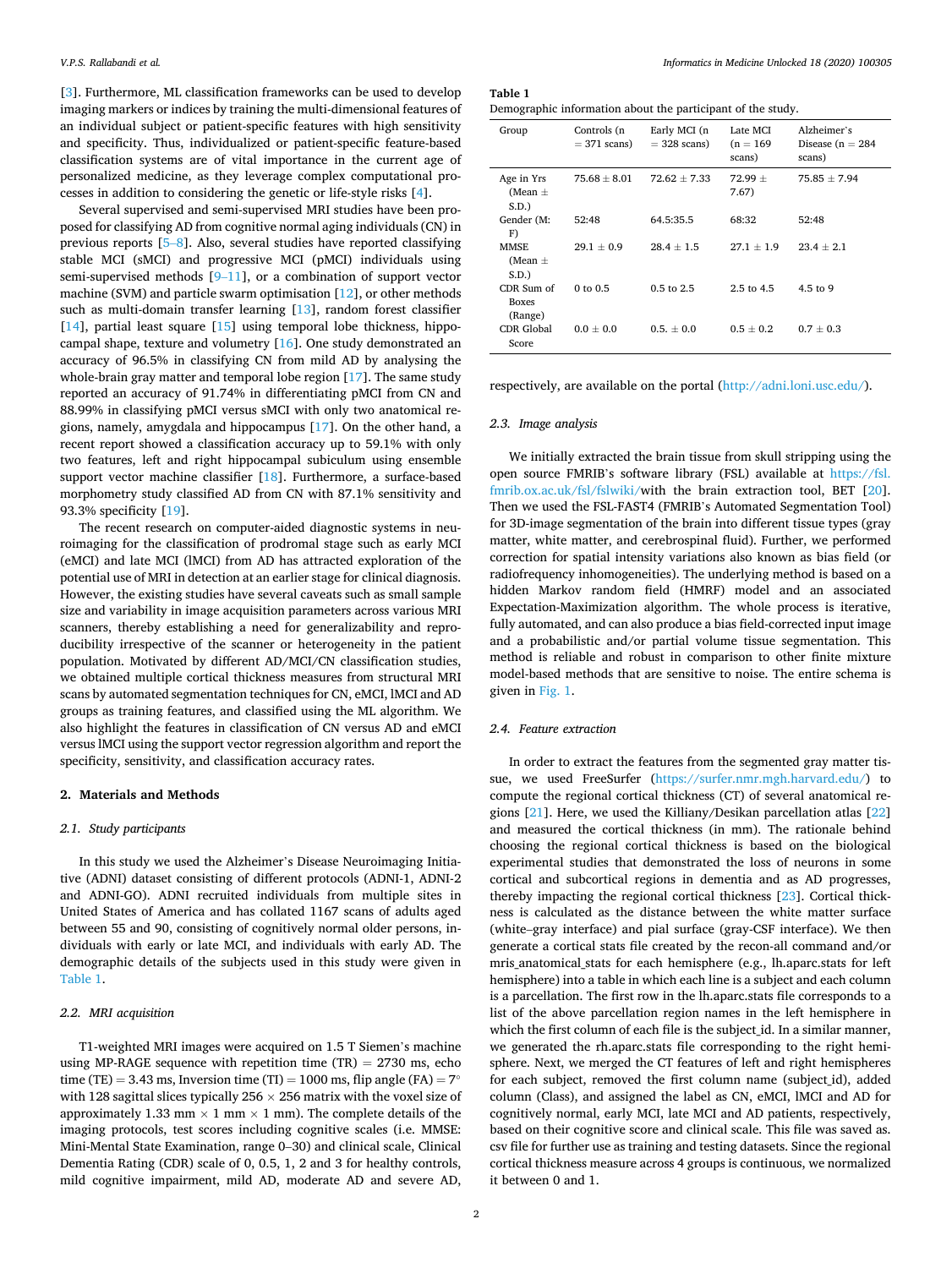<span id="page-2-0"></span>

**Fig. 1.** Schematic diagram of the proposed approach

#### *2.5. Machine learning*

We extracted 68 CT features from those regions across all of the four groups of population. These 68 features were trained using several ML algorithms such as naïve Bayesian, *k*-nearest neighbour, random forest, and non-linear support vector machine (SVM) with radial basis function (RBF) kernel using the Auto-WEKA 2.6 tool, which provides a combined algorithm selection and hyper-parameter optimisation over the classification and regression algorithms [[24\]](#page-5-0). Further, we tested on the untrained dataset to predict the group, and validated the classification accuracy based on the cognitive score and clinical scale. We computed the specificity, sensitivity, accuracy, F1-measure, Matthew's correlation coefficient (MCC) and Kappa-statistic with the following formulae:

Specificity = TN / (TN + FP);

Sensitivity (or Recall) =  $TP/(TP + FN)$ 

Accuracy =  $(TP + TN) / (TP + TN + FP + FN)$ 

F1- measure =  $2*TP / (2*TP + FP + FN)$ 

 $MCC = ((Tp*TN-Fp*FN) / ((TP + FP)*(TP + FN)*(TN + FP)*(TN + FN)^{1/2})$ 

Kappa-statistic =  $(Total\_accuracy - Random\_accuracy) / (1-$ Random\_accuracy)

where Total\_accuracy =  $(TP + TN) / (TN + TP + FN + FP)$  and

Random\_accuracy =  $((FP + TN)*(TN + FN)+(FN + TP)*(FP + TP))$  / (TN  $+ TP + FN + FP)^2$ 

where TN, TP, FN and FP represent true negatives, true positives, false negatives and false positives, respectively. The receiver operating characteristic (ROC) area under the curve (AUC) is measured by plotting different thresholds (0–1) of precision on the y-axis and the recall on the x-axis.

# **3. Results**

We computed the CT for all the four groups in both left and right hemispheres for 68 regions such as banks superior temporal sulci, entorhinal, cuneus, frontalpole, caudal anterior cingulate, caudal middle frontal, inferiorparietal, fusiform, inferiortemporal, isthmuscingulate, lateraloccipital, precentral, paracentral, middle temporal, insula, lingual, precuneus, parahippocampal, lateral orbitofrontal, medial orbitofrontal, parsopercularis, parstriangularis, parsorbitalis, pericalcarine, posterior cingulate, rostral anterior cingula, postcentral, superiorfrontal, supramarginal, temporal pole, superior parietal, rostral middle frontal, superior temporal and transverse temporal structures as

#### given in [Table 2.](#page-3-0)

The SVM-based regression algorithm predicted 22 CT features for both left and right hemisphere such as caudal anterior cingulate, enthorhinal, inferior temporal, insula, middle temporal, parahippocampal, precuneus, posterior cingulate, superior temporal, temporal pole, left superior frontal and left banks superior temporal sulci in classifying the AD group when compared to NC and other demented groups. Also, the algorithm predicted 32 CT features in classifying lMCI from AD in both left and right hemispheres such as banks superior temporal sulci, caudal anterior cingulate, enthorhinal, frontal pole, fusiform, inferior temporal, insula, middle temporal, pars trangularis, precuneus, superior frontal, temporal pole including left lateral occipital, left parahippocampal, right inferioparietal, right pericalcarine, right posterior cingulate, right rostral middle frontal, right superior temporal and right supramarginal regions. Furthermore, 17 CT features were predicted in classifying eMCI from NC in both left and right hemispheres such as inferior temporal, caudal anterior cingulate, lateral orbitofrontal, precuneus, temporal pole, superior frontal, left cuneus, right enthornial, right fusiform, right parahippocampal and right post central. In addition, ML predicted 22 CT features in classifying eMCI and lMCI in both left and right hemispheres such as fusiform, enthornial, precuneus, insula, parahippocampal, middle temporal, paraopercularis, lateral orbitofrontal, paracentral, right caudal anterior cingulaute, right caudal middle frontal, right frontal pole, right superior parietal, right temporal pole and left lingual.

The above estimated features were initially trained using several ML algorithms with optimized parameters, and then tested on untrained data containing four groups of subjects. We found the best performance for the SVM-based classifier using RBF kernel, with the highest accuracy rate in both two-third training and one-third testing data as well as 10 fold cross-validation (CV). The specificity, sensitivity, accuracy, F1 measure, MCC and Kappa-statistic of 10-fold CV using various classification methods are compared and given in [Table 3.](#page-4-0) We found non-linear SVM using RBF kernel to be the best classifier with hyper parameters C  $= 100000$  and gamma  $= 0.01$  for 10-fold cross-validation with respect to clinical scale, CDR global score. We also noticed highest specificity (0.77), sensitivity (0.75), F-score (0.72), Matthew's correlation coefficient (0.71), Kappa-statistic (0.69), ROC AUC (0.76) and overall 10-fold average accuracy (75%) with this method among all of the four groups.

#### **4. Discussion**

Recent studies have reported classification of dementia stages like MCI and AD using multivariate data analysis as well as prediction of dementia stage using ML methods. The main goal in clinical diagnosis is automated classification or prediction of imaging phenotypes (features or patterns) based on the stage of the disease. The whole-brain analysis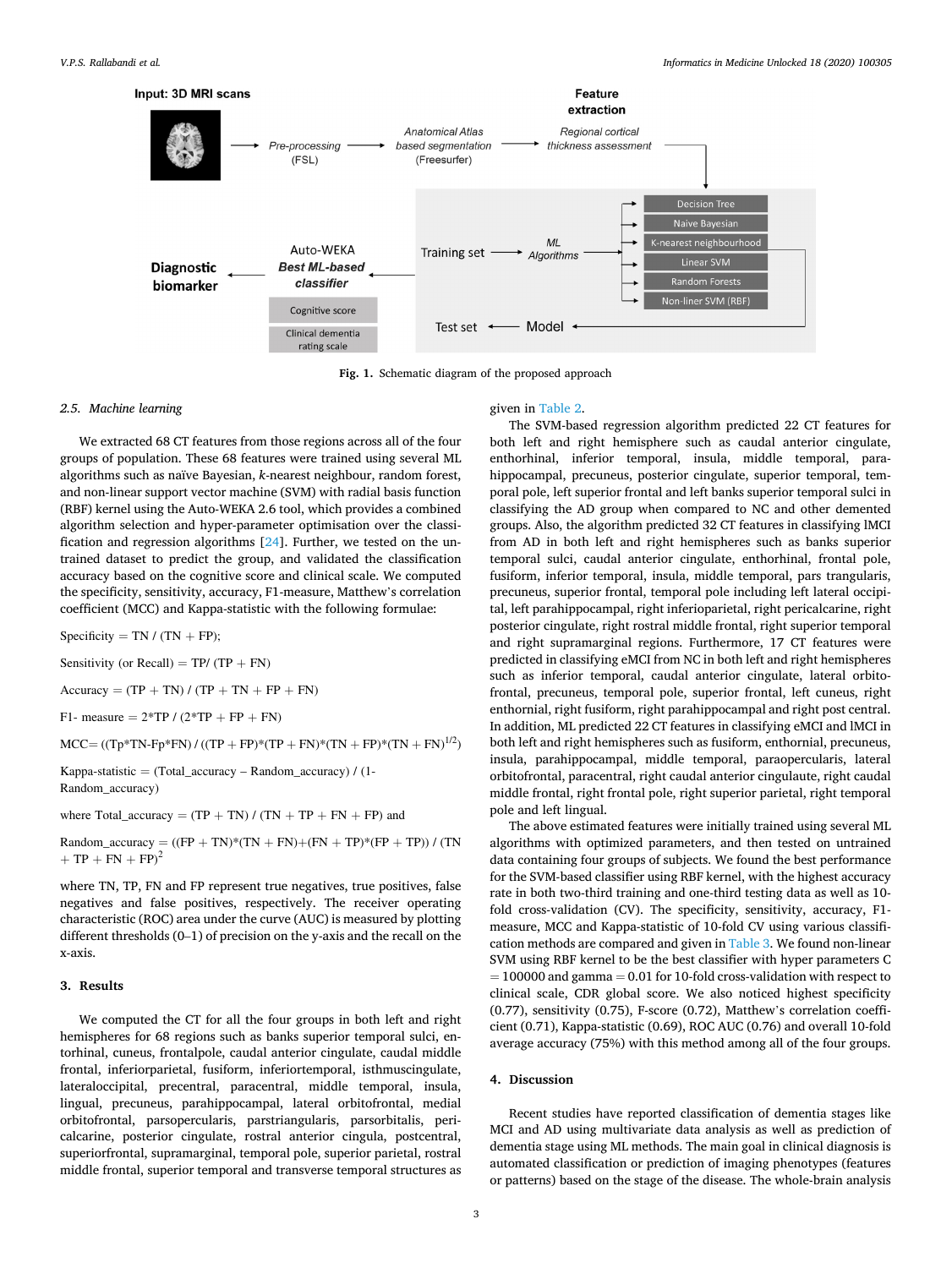## <span id="page-3-0"></span>**Table 2**

l,

Cortical thickness of the regions for all the four groups.

| Region name                         | NC (MEAN)            | NC(S.D.)           | eMCI (MEAN)          | eMCI (S.D.)        | IMCI (MEAN)          | IMCI(S.D.)         | AD (MEAN)            | AD(S.D.)           |
|-------------------------------------|----------------------|--------------------|----------------------|--------------------|----------------------|--------------------|----------------------|--------------------|
| lh_bankssuperiortemporalsulci       | 2.377209             | 0.66528            | 2.374848             | 0.13825            | 2.374908             | 0.14515            | 2.325693             | 0.14391            |
| lh caudalanteriorcingulate          | 2.724782             | 0.13695            | 2.674705             | 0.14183            | 2.067668             | 0.40409            | 2.449767             | 0.28043            |
| lh caudalmiddlefrontal              | 2.375452             | 0.14746            | 2.350697             | 0.17793            | 2.377401             | 0.15091            | 2.347476             | 0.25925            |
| lh cuneus                           | 1.874485             | 0.14126            | 1.773883             | 0.14497            | 1.615654             | 0.12745            | 1.552706             | 0.30057            |
| lh entorhinal                       | 3.552927             | 0.27518            | 3.484406             | 0.20057            | 3.300800             | 0.30110            | 3.047445             | 0.29315            |
| lh frontalpole                      | 2.474899             | 0.14698            | 2.483844             | 0.19371            | 2.497235             | 0.27849            | 2.451216             | 0.28274            |
| lh fusiform                         | 2.774344             | 0.14428            | 2.725431             | 0.14603            | 2.556818             | 0.28668            | 2.450005             | 0.29116            |
| lh inferiorparietal                 | 2.276931             | 0.14909            | 2.230420             | 0.18002            | 2.274476             | 0.14741            | 2.251103             | 0.28733            |
| lh_inferiortemporal                 | 2.675327             | 0.13677            | 2.600916             | 0.12085            | 2.575412             | 0.13788            | 2.501627             | 0.28659            |
| lh insula                           | 3.224671             | 0.14279            | 3.151563             | 0.27569            | 3.074683             | 0.14947            | 2.921603             | 0.41288            |
| lh isthmuscingulate                 | 2.323767             | 0.13680            | 2.324535             | 0.14069            | 2.323982             | 0.14467            | 2.303303             | 0.28692            |
| lh lateraloccipital                 | 2.175591             | 0.14159            | 2.147282             | 0.28183            | 2.198081             | 0.28866            | 2.151266             | 0.27768            |
| lh lateralorbitofrontal             | 2.574789             | 0.14499            | 2.524345             | 0.14899            | 2.552518             | 0.27969            | 2.550938             | 0.27362            |
| lh lingual                          | 1.975316             | 0.14442            | 2.024401             | 0.14633            | 1.951729             | 0.26105            | 1.947554             | 0.26079            |
| lh_medialorbitofrontal              | 2.451421             | 0.29785            | 2.446643             | 0.28505            | 2.376288             | 0.14713            | 2.351242             | 0.29265            |
| lh middletemporal                   | 2.724622             | 0.13983            | 2.696810             | 0.28078            | 2.551253             | 0.27799            | 2.450931             | 0.27749            |
| lh paracentral                      | 2.149021             | 0.27962            | 2.196711             | 0.30256            | 2.123980             | 0.14284            | 2.151409             | 0.29308            |
| lh_parahippocampal                  | 2.924824             | 0.14226            | 2.901025             | 0.30051            | 2.748826             | 0.30419            | 2.648166             | 0.28831            |
| lh_parsopercularis                  | 2.346143             | 0.27468            | 2.338804             | 0.22493            | 2.373326             | 0.14236            | 2.351770             | 0.29658            |
| lh parsorbitalis                    | 2.552881             | 0.27338            | 2.549925             | 0.27976            | 2.553431             | 0.27302            | 2.552404             | 0.29429            |
| lh_parstriangularis                 | 2.249538             | 0.28145            | 2.225218             | 0.14543            | 2.294839             | 0.70346            | 2.250841             | 0.28937            |
| lh pericalcarine                    | 1.649060             | 0.29342            | 1.648627             | 0.29182            | 1.656874             | 0.27085            | 1.651034             | 0.29021            |
| lh postcentral                      | 2.046849             | 0.29371            | 2.049151             | 0.29018            | 2.052480             | 0.28785            | 2.049006             | 0.29287            |
| lh_posteriorcingulate               | 2.448940             | 0.29256            | 2.380239             | 0.17449            | 2.352611             | 0.28095            | 2.355289             | 0.26664            |
| lh precentral                       | 2.348290             | 0.28863            | 2.323311             | 0.13807            | 2.348603             | 0.28784            | 2.347978             | 0.29635            |
| lh precuneus                        | 2.175155             | 0.14837            | 2.025160             | 0.14678            | 1.952480             | 0.26590            | 1.849694             | 0.28576            |
| lh rostralanteriorcingulate         | 2.700340             | 0.28641            | 2.725132             | 0.14362            | 2.752266             | 0.28809            | 2.745986             | 0.28930            |
| lh rostralmiddlefrontal             | 2.226212             | 0.14620            | 2.223991             | 0.14708            | 2.251173             | 0.28928            | 2.246279             | 0.28398            |
| lh superiorfrontal                  | 2.546890             | 0.28980            | 2.474802             | 0.14251            | 2.351646             | 0.30653            | 2.251684             | 0.29504            |
| lh_superiorparietal                 | 2.174566             | 0.14431            | 2.174332             | 0.14357            | 2.150929             | 0.26738            | 2.154255             | 0.28530            |
| lh superiortemporal                 | 2.784504             | 0.20827            | 2.784613             | 0.19931            | 2.651798             | 0.27775            | 2.648431             | 0.27439            |
| lh_supramarginal                    | 2.385703             | 0.20884            | 2.325179             | 0.13713            | 2.354832             | 0.28366            | 2.348271             | 0.29088            |
| lh_temporalpole                     | 3.931561             | 0.16842            | 3.835472             | 0.12143            | 3.750161             | 0.28917            | 3.648474             | 0.28492            |
| lh transversetemporal               | 2.253918             | 0.28722            | 2.250565             | 0.28794            | 2.250556             | 0.29185            | 2.247889             | 0.28849            |
| rh_bankssuperiortemporalsulci       | 2.524291             | 0.14121            | 2.524849             | 0.14924            | 2.497635             | 0.29943            | 2.548462             | 0.29886            |
| rh caudalanteriorcingulate          | 2.675185             | 0.14690            | 2.595815             | 0.28905            | 2.525104             | 0.14188            | 2.448893             | 0.29285            |
| rh caudalmiddlefrontal<br>rh cuneus | 2.273731<br>1.825299 | 0.14066<br>0.14045 | 2.294851<br>1.825111 | 0.28509<br>0.15190 | 2.250883<br>1.826640 | 0.27418<br>0.14703 | 2.252701<br>1.848055 | 0.27452<br>0.27429 |
| rh entorhinal                       | 3.303551             | 0.27765            | 3.251562             | 0.30251            | 3.104090             | 0.58473            | 2.919943             | 0.41124            |
| rh_frontalpole                      | 2.475050             | 0.14347            | 2.500411             | 0.29515            | 2.457839             | 0.26929            | 2.496594             | 0.28729            |
| rh fusiform                         | 2.624261             | 0.14193            | 2.549063             | 0.28185            | 2.498964             | 0.30397            | 2.401109             | 0.30246            |
| rh inferiorparietal                 | 2.350110             | 0.17892            | 2.375258             | 0.14232            | 2.398760             | 0.30571            | 2.348794             | 0.29950            |
| rh inferiortemporal                 | 2.743383             | 0.22801            | 2.724236             | 0.14205            | 2.648730             | 0.28339            | 2.572172             | 0.43231            |
| rh_insula                           | 3.049631             | 0.29596            | 3.025561             | 0.14239            | 3.051927             | 0.29028            | 2.999115             | 0.28279            |
| rh isthmuscingulate                 | 2.328788             | 0.17657            | 2.324529             | 0.14392            | 2.352343             | 0.28003            | 2.351731             | 0.27302            |
| rh lateraloccipital                 | 2.130567             | 0.173967           | 2.149599             | 0.296196           | 2.151824             | 0.29540            | 2.145597             | 0.28685            |
| rh lateralorbitofrontal             | 2.631764             | 0.17770            | 2.624764             | 0.14554            | 2.652809             | 0.27401            | 2.651663             | 0.27948            |
| rh_lingual                          | 1.929951             | 0.17630            | 1.925006             | 0.15183            | 1.936649             | 0.23006            | 1.944797             | 0.25388            |
| rh_medialorbitofrontal              | 2.547414             | 0.28629            | 2.524699             | 0.14738            | 2.553418             | 0.28954            | 2.548271             | 0.29242            |
| rh middletemporal                   | 2.727210             | 0.17837            | 2.703006             | 0.29581            | 2.613479             | 0.20177            | 2.548392             | 0.28428            |
| rh_paracentral                      | 2.298909             | 0.28321            | 2.324358             | 0.14427            | 2.272681             | 0.13481            | 2.251105             | 0.28721            |
| rh parahippocampal                  | 2.689312             | 0.22589            | 2.548527             | 0.29097            | 2.452122             | 0.28649            | 2.451685             | 0.29482            |
| rh parsopercularis                  | 2.333495             | 0.20587            | 2.328135             | 0.17998            | 2.347007             | 0.28635            | 2.349732             | 0.29255            |
| rh parsorbitalis                    | 2.545918             | 0.21844            | 2.575254             | 0.13274            | 2.554157             | 0.27978            | 2.553045             | 0.28057            |
| rh parstriangularis                 | 2.339862             | 0.22441            | 2.373892             | 0.14586            | 2.397546             | 0.27739            | 2.346481             | 0.27358            |
| rh pericalcarine                    | 1.676255             | 0.14708            | 1.650323             | 0.30856            | 1.696729             | 0.28961            | 1.649579             | 0.28608            |
| rh postcentral                      | 2.151012             | 0.28790            | 2.124752             | 0.14398            | 2.174932             | 0.14759            | 2.148653             | 0.28970            |
| rh posteriorcingulate               | 2.254184             | 0.27689            | 2.198916             | 0.28512            | 2.050465             | 0.28000            | 2.000076             | 0.28168            |
| rh precentral                       | 2.350153             | 0.28163            | 2.386776             | 0.19451            | 2.350895             | 0.29240            | 2.352488             | 0.28865            |
| rh precuneus                        | 2.275249             | 0.14634            | 2.176142             | 0.13839            | 2.050403             | 0.29530            | 1.940692             | 0.22906            |
| rh rostralanteriorcingula           | 2.853524             | 0.28883            | 2.897321             | 0.29409            | 2.852346             | 0.27641            | 2.849065             | 0.28970            |
| rh rostralmiddlefrontal             | 2.174736             | 0.14294            | 2.174766             | 0.14444            | 2.199224             | 0.27882            | 2.148415             | 0.29503            |
| rh superiorfrontal                  | 2.531151             | 0.18089            | 2.518936             | 0.11337            | 2.500411             | 0.28790            | 2.549767             | 0.28289            |
| rh superiorparietal                 | 2.083333             | 0.40823            | 2.151650             | 0.29272            | 2.075238             | 0.14410            | 2.053853             | 0.28296            |
| rh superiortemporal                 | 2.740806             | 0.23541            | 2.624589             | 0.14609            | 2.552970             | 0.28658            | 2.044957             | 0.28561            |
| rh supramarginal                    | 2.453947             | 0.28004            | 2.449300             | 0.29064            | 2.498704             | 0.28047            | 2.449453             | 0.28373            |
| rh_temporalpole                     | 3.679370             | 0.40897            | 3.500146             | 0.30352            | 3.351091             | 0.30672            | 3.249179             | 0.28662            |
| rh_transversetemporal               | 2.250748             | 0.26720            | 2.250908             | 0.28236            | 2.252978             | 0.28060            | 2.252315             | 0.29668            |

and multivariate analysis studies reported significant changes in the hippocampus, putamen, thalamus, amygdala, pallidum entorhinal and cingulate cortex which are associated with AD [[25\]](#page-5-0). A study on classification of early MCI from elderly healthy aging individuals using only two anatomical structures, amygdala and hippocampus, in both hemispheres showed the highest accuracy of up to 0.9 [[25\]](#page-5-0). Surface morphometry of medial temporal lobe structures like hippocampus and entorhinal cortex may be superior to volumetric assessment in predicting conversion to AD in patients clinically diagnosed with MCI [[26,27](#page-5-0)]. Recent MRI studies have been reported to classify MCI and AD patients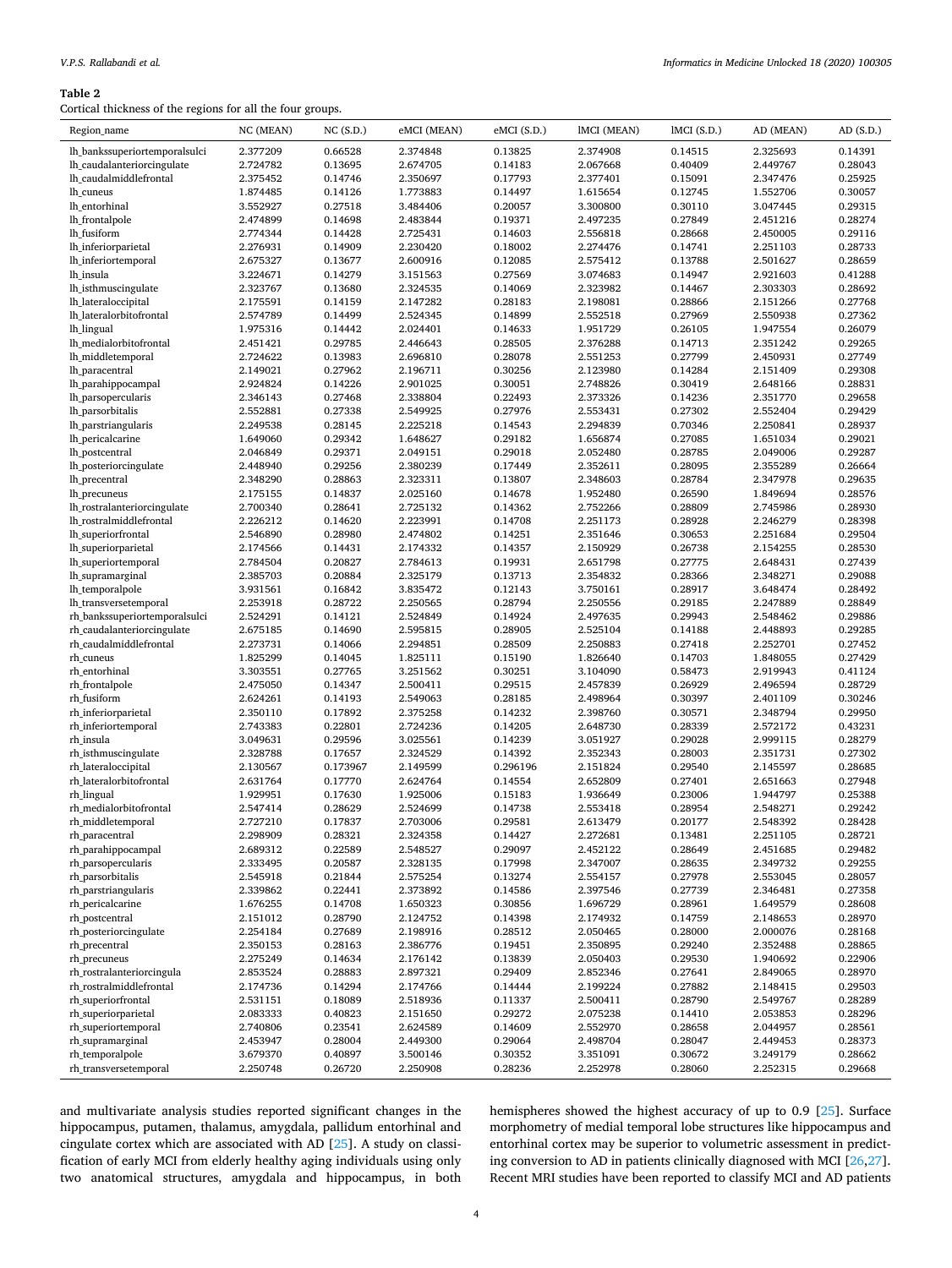#### <span id="page-4-0"></span>**Table 3**

Comparison of various metrics for different ML methods.

| Specificity | Sensitivity | F1-score | <b>Overall Accuracy</b> | <b>MCC</b> | ROC AUC | Kappa-statistic | ML Method                   |
|-------------|-------------|----------|-------------------------|------------|---------|-----------------|-----------------------------|
| 0.77        | 0.75        | 0.72     | 0.75                    | 0.71       | 0.76    | 0.69            | Non-linear SVM (RBF kernel) |
| 0.69        | 0.67        | 0.64     | 0.68                    | 0.62       | 0.676   | 0.61            | Naive Bayesian              |
| 0.72        | 0.71        | 0.67     | 0.7                     | 0.64       | 0.697   | 0.63            | K-Nearest Neighborhood      |
| 0.74        | 0.73        | 0.69     | 0.73                    | 0.66       | 0.712   | 0.65            | Random Forest               |
| 0.68        | 0.72        | 0.66     | 0.7                     | 0.63       | 0.697   | 0.63            | Decision Tree               |
| 0.75        | 0.73        | 0.7      | 0.74                    | 0.68       | 0.732   | 0.67            | <b>Linear SVM</b>           |

from elderly aging normal individuals [\[28](#page-5-0)] as well as to predict the patients who may convert from MCI to AD [[29,30](#page-5-0)]. However, differences between early MCI and heathy aging controls are not very evident.

The longitudinal studies for classifying healthy controls, MCI and AD including conversion from one stage to another using hippocampus surface volumes and whole brain analysis, with reported accuracy of up to 0.87 [[31\]](#page-5-0) and another study reported the importance of hippocampal local surface marker [[32\]](#page-5-0). The relationship between the entorhinal changes and changes in memory performance suggested that non-AD mechanisms in AD-prone areas may still be causative for cognitive reductions [[33\]](#page-5-0). Other studies have reported that several cortical and subcortical regions including the hippocampus show improved predictive rate [[8](#page-5-0)] while a report on whole-brain gray matter analysis with a deformation-based algorithm showed the best prediction outcome [\[17](#page-5-0)]. Various predictive models based on MRI features for slow and fast progression of MCI to AD have been developed, such as the multiple kernel learning model [[34\]](#page-5-0), convolutional neural network, and SVM methods [\[35](#page-6-0)–37]. Interestingly, our prediction results and accuracy are consistent with an independent recent study reporting MRI based classification with neuropathological AD using ML algorithms such as RF and SVM classifiers with 77% accuracy, corresponding to the anatomical structures such as fusiform, entorhinal, insular cortices, anterior cingulate gyrus both rostral and caudal, and the subcortical regions anterior corpus callosum including lacunar changes in pallidum and inferior putamen [\[38](#page-6-0)].

Most of the predictive features of our model were consistently reported in previous studies that are associated with either MCI or AD. The entorhinal cortical thickness, anterior cingulate cortical thickness in rostral and caudal regions were shown to be the best predictors, and both are considered as early markers for AD [[39\]](#page-6-0). Also, a recent pre-mortem MRI study found the entorhinal cortical thickness measure to be strongly correlated with neurofibrillary tangles based on post-mortem AD neuropathological assessment [\[40](#page-6-0)]. Previously, a whole-brain MRI analysis study showed an overall accuracy of 94.5% in classifying AD and control subjects using the SVM classifier [\[41](#page-6-0)]. A novel two-stage modelling approach achieved an overall prediction accuracy of approximately 80% in classifying MCI, AD, and controls from multiple assessment domains simultaneously, such as cognition, function, fluid biomarkers, brain imaging, and diagnosis of individuals [[42\]](#page-6-0).

The proposed imaging biomarker showed a higher false positive rate for classifying late MCI and AD implying a challenge in reflecting the pathological characteristics using FSL and Freesurfer automated methods. However, there are no reliable biomarkers for classifying early MCI and late MCI stages with good accuracy. A recent study reported improved classification accuracy of cognitively normal and MCI (AUC to be 0.78) if APOE4 including cognitive and MRI variables are selected [[43\]](#page-6-0). The prediction performance across 10-fold nested cross-validation using a non-linear radial basis kernel function improved the predictive power of our algorithm. Nevertheless, validation in independent and larger dataset samples is necessary to prove the performance of the model beyond our dataset. Furthermore, a recent study reported that the prediction of AD using SVM and RF algorithms based on MRI features are well-correlated with the autopsy verified neuropathological changes in AD [\[38](#page-6-0)]. Also, our results and classification accuracy with nonlinear

SVM model corroborates with these results. Another important advantage of our study is the use of multicentric data for analysis on above 1000 individual MRI scans collected on various MRI scanners across multiple sites. A recent multicentric MRI study wherein the spatial position of features and their distribution around the patient's brain were used as input, demonstrated the robustness of this method to automatically classify AD using the SVM method with a good accuracy of about 77%, despite using data from two different imaging datasets [[44\]](#page-6-0). In addition, another recent report showed the feasibility of estimating the AD risk factor across multiple datasets using an anatomical index, AD pattern similarity score, by applying a high-dimensional ML approach [[45\]](#page-6-0).

There are few methodological limitations in the existing studies for their application in clinical diagnosis based on ML due to lack of neuropathological correlates with MRI phenotypes, which is the gold standard for the diagnostic decision support system. On the other hand, prediction of the disease progression or conversion from one stage to other needs longitudinal data analysis. The main advantage of the proposed method in the clinical setting is that a model with high accuracy as well as specificity in classifying disease stage is helpful, rather than using cumbersome higher dimensional image processing methods. The disease characteristics may vary case-to-case in the staging of AD like mild, moderate and severe to reflect the neuropathological changes that are correlated with clinical symptoms. To date, no early imaging biomarker for AD is available with strong neuropathologic correlates. Thus, early detection of anatomical changes at the prodromal stage prior to becoming clinically evident may be helpful for preventive measures and designing effective treatment to arrest disease progression.

## **5. Conclusion**

To conclude, we developed a model for early prediction and classification of MCI and AD from elderly cognitively normals, as well as for distinguishing early and late MCI individuals. Of all the algorithms that we tested, non-linear SVM classifier using a radial basis function kernel showed the highest specificity, sensitivity, F-score, MCC and kappastatistic, ROC AUC including an overall accuracy of 75% for 10-fold cross-validation. The performance of this model may not be useful for clinical diagnosis, but represents a decisive step towards classification of MCI and AD. Thus, the advances in both imaging and machine learning have in tandem led to their potential use in several radiological imaging tasks, such as diagnosis, prognosis, risk assessment, and early detection.

# **Ethical statement**

*Availability of data and materials:* The data that support the findings of this study are available online and are cited appropriately. We were involved only in data analysis and methodology and not in any clinical testing.

## **Funding**

The data analysis was funded by Excelra Knowledge Solutions Pvt. Ltd, Hyderabad.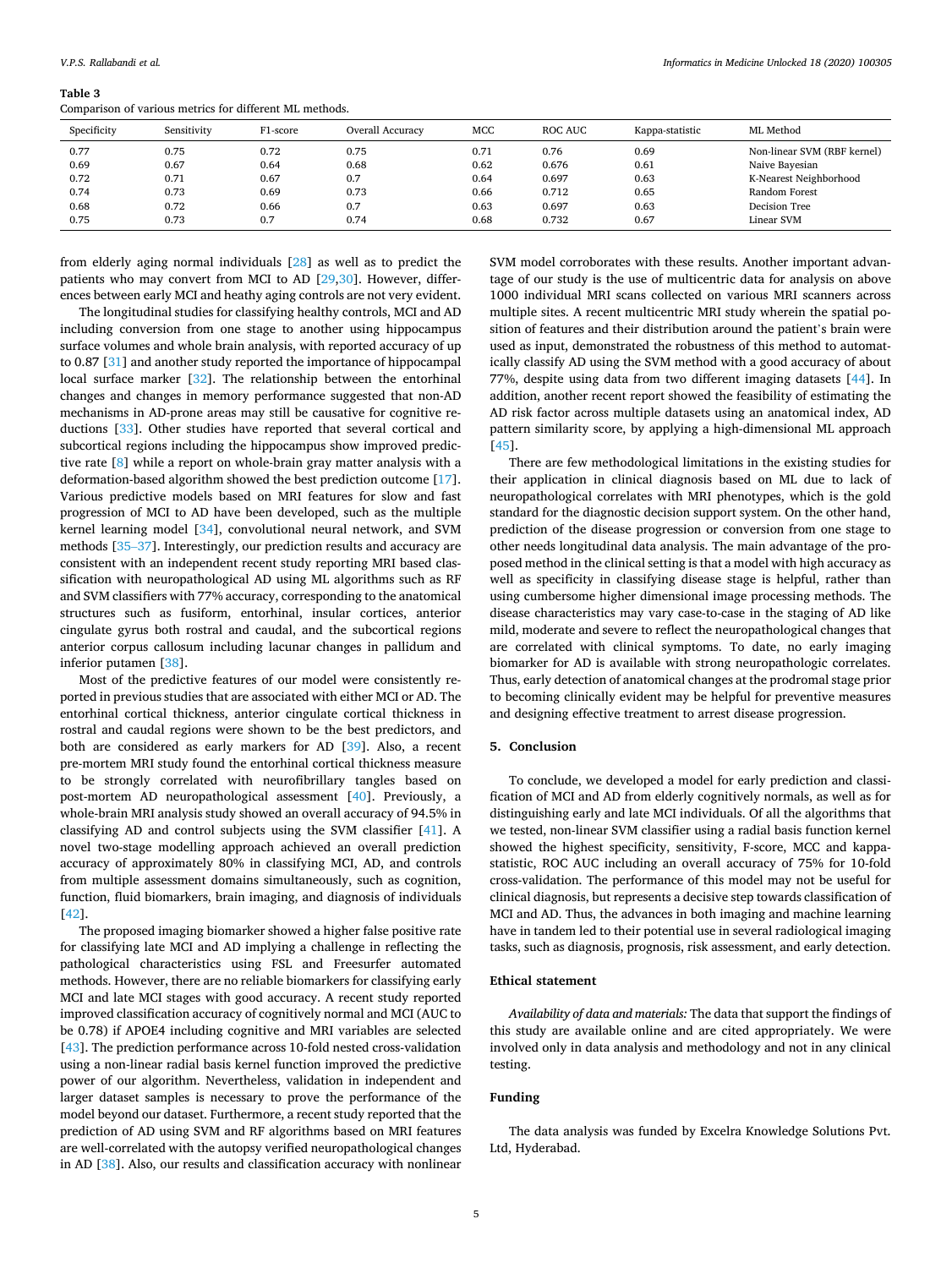## <span id="page-5-0"></span>**Declaration of competing interest**

The authors declare that they have no competing interests.

#### **Acknowledgments**

Data used in preparation of this article was obtained from the Alzheimer's Disease Neuroimaging Initiative (ADNI) database [\(adni.loni.](http://adni.loni.usc.edu)  [usc.edu](http://adni.loni.usc.edu)). As such, the investigators within the ADNI contributed to the design and implementation of ADNI and/or provided data but did not participate in analysis or writing of this report. The ADNI principal investigator is Michael W. Weiner, MD ([Michael.Weiner@ucsf.edu](mailto:Michael.Weiner@ucsf.edu)). A complete listing of ADNI investigators can be found at: [https://adni.loni.](https://adni.loni.usc.edu/wp-content/uploads/how_to_apply/ADNI_Manuscript_Citations.pdf)  [usc.edu/wp-content/uploads/how\\_to\\_apply/ADNI\\_Manuscript\\_Cita](https://adni.loni.usc.edu/wp-content/uploads/how_to_apply/ADNI_Manuscript_Citations.pdf) [tions.pdf.](https://adni.loni.usc.edu/wp-content/uploads/how_to_apply/ADNI_Manuscript_Citations.pdf) Data collection and sharing for this project was funded by the Alzheimer's Disease Neuroimaging Initiative (ADNI (National Institutes

of Health Grant U01AG024904) and DOD ADNI (Department of Defense award number W81XWH-12-2-0012). ADNI is funded by the National Institute on Aging, the National Institute of Biomedical Imaging and Bioengineering, and through generous contributions from the following: AbbVie, Alzheimer's Association; Alzheimer's Drug Discovery Foundation; Araclon Biotech; BioClinica, Inc.; Biogen; Bristol-Myers Squibb Company; CereSpir, Inc.; Cogstate; Eisai Inc.; Elan Pharmaceuticals, Inc.; Eli Lilly and Company; EuroImmun; F. Hoffmann-LaRoche Ltd and its affiliated company Genentech, Inc.; Fujirebio; GE Healthcare; IXICO Ltd.; Janssen Alzheimer Immunotherapy Research & Development, LLC.; Johnson & Johnson Pharmaceutical Research & Development LLC.; Lumosity; Lundbeck; Merck & Co., Inc.; Meso Scale Diagnostics, LLC.; NeuroRx Research; Neurotrack Technologies; Novartis Pharmaceuticals Corporation; Pfizer Inc.; Piramal Imaging; Servier; Takeda Pharmaceutical Company; and Transition Therapeutics. The Canadian Institutes of Health Research is providing funds to support ADNI clinical sites in Canada. Private sector contributions are facilitated by the Foundation for the National Institutes of Health ([www.fnih.org\)](http://www.fnih.org). The grantee organization is the Northern California Institute for Research and Education, and the study is coordinated by the Alzheimer's Therapeutic Research Institute at the University of Southern California. ADNI data are disseminated by the Laboratory for NeuroImaging at the University of Southern California.

# **Appendix A. Supplementary data**

Supplementary data to this article can be found online at [https://doi.](https://doi.org/10.1016/j.imu.2020.100305)  [org/10.1016/j.imu.2020.100305.](https://doi.org/10.1016/j.imu.2020.100305)

#### **References**

- [1] [Braak H, Braak E. Frequency of stages of Alzheimer-related lesions in different age](http://refhub.elsevier.com/S2352-9148(19)30376-4/sref1)  [categories. Neurobiol Aging 1997;18:351](http://refhub.elsevier.com/S2352-9148(19)30376-4/sref1)–7.
- [2] [Westman E, Simmons A, Zhang Y, Muehlboeck J, et al. Multivariate analysis of MRI](http://refhub.elsevier.com/S2352-9148(19)30376-4/sref2)  data for Alzheimer'[s disease, mild cognitive impairment and healthy controls.](http://refhub.elsevier.com/S2352-9148(19)30376-4/sref2) [Neuroimage 2011;54\(2\):1178](http://refhub.elsevier.com/S2352-9148(19)30376-4/sref2)–87.
- [3] [Shen D, Wu G, Suk H-I. Deep learning in medical image analysis. Annu Rev Biomed](http://refhub.elsevier.com/S2352-9148(19)30376-4/sref3)  [Eng 2017;19:221](http://refhub.elsevier.com/S2352-9148(19)30376-4/sref3)–48.
- [4] [Habes M, Toledo JB, Resnick SM, Doshi J, Auwera SV, et al. Relationship between](http://refhub.elsevier.com/S2352-9148(19)30376-4/sref4)  [APOE genotype and structural MRI measures throughout adulthood in the SHIP](http://refhub.elsevier.com/S2352-9148(19)30376-4/sref4)  [population-based cohort. Am. J. Neuroradiol. AJNR 2016;37\(9\):1636](http://refhub.elsevier.com/S2352-9148(19)30376-4/sref4)–42.
- [5] [Zhang D, Shen D. Predicting future clinical changes of MCI patients using](http://refhub.elsevier.com/S2352-9148(19)30376-4/sref5)  [longitudinal and multimodal biomarkers. PloS One 2012;7\(3\):e33182](http://refhub.elsevier.com/S2352-9148(19)30376-4/sref5).
- [6] [Zhang D, Wang Y, Zhou L, Yuan H, Shen D. For the Alzheimer](http://refhub.elsevier.com/S2352-9148(19)30376-4/sref6)'s Disease [Neuroimaging Initiative. Multimodal classification of Alzheimer](http://refhub.elsevier.com/S2352-9148(19)30376-4/sref6)'s disease and mild [cognitive impairment. Neuroimage 2011;55\(3\):856](http://refhub.elsevier.com/S2352-9148(19)30376-4/sref6)–67.
- [7] [Cho Y, Seong JK, Jeong Y, Shin SY. Individual subject classification for Alzheimer](http://refhub.elsevier.com/S2352-9148(19)30376-4/sref7)'s [disease based on incremental learning using a spatial frequency representation of](http://refhub.elsevier.com/S2352-9148(19)30376-4/sref7) [cortical thickness data. Neuroimage 2012;59\(30\):2217](http://refhub.elsevier.com/S2352-9148(19)30376-4/sref7)–30.
- [8] [Westman E, Muehlboeck J, Simmons A. Combining MRI and CSF measures for](http://refhub.elsevier.com/S2352-9148(19)30376-4/sref8) classification of Alzheimer'[s disease and prediction of mild cognitive impairment](http://refhub.elsevier.com/S2352-9148(19)30376-4/sref8) [conversion. Neuroimage 2012;62\(1\):229](http://refhub.elsevier.com/S2352-9148(19)30376-4/sref8)–38.
- [9] [Ye DH, Pohl KM, Davatzikos C. Semi-supervised pattern classification: application](http://refhub.elsevier.com/S2352-9148(19)30376-4/sref9)  to structural MRI of Alzheimer'[s disease. In: Proc. IEEE international workshop on](http://refhub.elsevier.com/S2352-9148(19)30376-4/sref9)  [pattern recognition in NeuroImaging \(PRNI\). IEEE; 2011. p. 1](http://refhub.elsevier.com/S2352-9148(19)30376-4/sref9)–4.
- [10] [Filipovych R, Davatzikos C. Semi-supervised pattern classification of medical](http://refhub.elsevier.com/S2352-9148(19)30376-4/sref10)  [images:application to mild cognitive impairment \(MCI\). Neuroimage 2011;55\(3\):](http://refhub.elsevier.com/S2352-9148(19)30376-4/sref10) [1109](http://refhub.elsevier.com/S2352-9148(19)30376-4/sref10)–19.
- [11] [Batmanghelich KN, Ye DH, Pohl KM, Taskar B, Davatzikos C. Disease classification](http://refhub.elsevier.com/S2352-9148(19)30376-4/sref11)  [and prediction via semi-supervised dimensionality reduction. In: IEEE](http://refhub.elsevier.com/S2352-9148(19)30376-4/sref11) [international symposium on biomedical imaging: from nano to macro. IEEE; 2011.](http://refhub.elsevier.com/S2352-9148(19)30376-4/sref11)   $0.1086 - 90.$
- [12] Yang S-T, Lee J-D, Chang T-C, Huang C-H, Wang J-J, et al. Discrimination between Alzheimer's disease and mild cognitive impairment using SOM and PSO-SVM. Comput. Math. Method. M. 2013. [https://doi.org/10.1155/2013/253670.](https://doi.org/10.1155/2013/253670) Article ID 253670.
- [13] Cheng B, Liu M, Shen D, Li Z, Zhang D. For the Alzheimer's disease neuroimaging initiative. Multi-domain transfer learning for early diagnosis of Alzheimer's disease. Neuroinformatics 2017;15(2):115–32. [https://doi.org/10.1007/s12021-](https://doi.org/10.1007/s12021-016-9318-5) [016-9318-5.](https://doi.org/10.1007/s12021-016-9318-5)
- [14] [Moradi E, Pepe A, Gaser C, Huttunen H, Tohka J. For the Alzheimer](http://refhub.elsevier.com/S2352-9148(19)30376-4/sref14)'s Disease [Neuroimaging Initiative. Machine learning framework for early MRI-based](http://refhub.elsevier.com/S2352-9148(19)30376-4/sref14)  Alzheimer'[s conversion prediction in MCI subjects. Neuroimage 2015;104:](http://refhub.elsevier.com/S2352-9148(19)30376-4/sref14)  398–[412.](http://refhub.elsevier.com/S2352-9148(19)30376-4/sref14)
- [15] [Wang P, Chen K, Yao L, Hu B, Wu X, Zhang J, Ye Q, Guo X. For the Alzheimer](http://refhub.elsevier.com/S2352-9148(19)30376-4/sref15)'s [disease neuroimaging initiative. Multimodal classification of mild cognitive](http://refhub.elsevier.com/S2352-9148(19)30376-4/sref15) [impairment based on partial least squares. J. Alzheimers Dis. 2016;54\(1\):359](http://refhub.elsevier.com/S2352-9148(19)30376-4/sref15)–71.
- [16] Sø[rensen L, Igel C, Pai A, Balas I, Anker C, Lillholm M, Nielsen M. For the](http://refhub.elsevier.com/S2352-9148(19)30376-4/sref16) Alzheimer'[s Disease Neuroimaging Initiative and the Australian Imaging](http://refhub.elsevier.com/S2352-9148(19)30376-4/sref16)  [Biomarkers and Lifestyle flagship study of ageing. Differential diagnosis of mild](http://refhub.elsevier.com/S2352-9148(19)30376-4/sref16)  cognitive impairment and Alzheimer'[s disease using structural MRI cortical](http://refhub.elsevier.com/S2352-9148(19)30376-4/sref16) [thickness, hippocampal shape, hippocampal texture, and volumetry. NeuroImage](http://refhub.elsevier.com/S2352-9148(19)30376-4/sref16) [Clin 2017;13:470](http://refhub.elsevier.com/S2352-9148(19)30376-4/sref16)–82.
- [17] Long X, Chen L, Jiang C, Zhang L, for the Alzheimer's Disease Neuroimaging Initiative. Prediction and classification of Alzheimer disease based on quantification of MRI deformation. PloS One 2017;12(3):e0173372. [https://doi.](https://doi.org/10.1371/journal.pone.0173372)  [org/10.1371/journal.pone.0173372.](https://doi.org/10.1371/journal.pone.0173372)
- [18] Sø[rensen L, Nielsen M. For the Alzheimer](http://refhub.elsevier.com/S2352-9148(19)30376-4/sref18)'s Disease Neuroimaging Initiative. [Ensemble support vector machine classification of dementia using structural MRI](http://refhub.elsevier.com/S2352-9148(19)30376-4/sref18)  [and mini-mental state examination. J Neurosci Methods 2018;302:66](http://refhub.elsevier.com/S2352-9148(19)30376-4/sref18)–74.
- [19] Lee JS, Kim C, Shin J-H, Cho H, Shin D-S, et al. Machine learning-based individual assessment of cortical atrophy pattern in Alzheimer's disease spectrum: development of the classifier and longitudinal evaluation. Sci Rep 2018;8:4161. [https://doi.org/10.1038/s41598-018-22277-x.](https://doi.org/10.1038/s41598-018-22277-x)
- [20] Smith SM. Fast robust automated brain extraction. Hum Brain Mapp 2002;17: [143](http://refhub.elsevier.com/S2352-9148(19)30376-4/sref20)–55.
- [21] [Fischl B, Dale AM. Measuring the thickness of the human cerebral cortex from](http://refhub.elsevier.com/S2352-9148(19)30376-4/sref21) [magnetic resonance images. Proc. Natl. Acad. Sci. U.S.A 2000;97:11050](http://refhub.elsevier.com/S2352-9148(19)30376-4/sref21)–5.
- [22] [Desikan RS, Segonne F, Fischl B, Quinn BT, Dickerson BC, et al. An automated](http://refhub.elsevier.com/S2352-9148(19)30376-4/sref22) [labeling system for subdividing the human cerebral cortex on MRI scans into gyral](http://refhub.elsevier.com/S2352-9148(19)30376-4/sref22)  [based regions of interest. Neuroimage 2006;31:968](http://refhub.elsevier.com/S2352-9148(19)30376-4/sref22)–80.
- [23] Arendt T, Brückner MK, Morawski M, et al. Early neurone loss in Alzheimer's disease: cortical or subcortical? A*cta Neuropathol Commun* 2015;3:10. [https://doi.](https://doi.org/10.1186/s40478-015-0187-1)  [org/10.1186/s40478-015-0187-1](https://doi.org/10.1186/s40478-015-0187-1).
- [24] [Kotthoff L, Thornton C, Hoos H, Hutter F, Leyton-Brown K. Auto-WEKA 2.0:](http://refhub.elsevier.com/S2352-9148(19)30376-4/sref24) [automatic model selection and hyperparameter optimization in WEKA. J Mach](http://refhub.elsevier.com/S2352-9148(19)30376-4/sref24) [Learn Res 2017;18\(25\):1](http://refhub.elsevier.com/S2352-9148(19)30376-4/sref24)–5.
- [25] [Fan Y, Batmanghelich N, Clark CM, Davatzikos C, for the Alzheimer](http://refhub.elsevier.com/S2352-9148(19)30376-4/sref25)'s Disease [Neuroimaging Initiative. Spatial patterns of brain atrophy in MCI patients,](http://refhub.elsevier.com/S2352-9148(19)30376-4/sref25)  [identified via high-dimensional pattern classification, predict subsequent cognitive](http://refhub.elsevier.com/S2352-9148(19)30376-4/sref25)  [decline. Neuroimage 2008;39:1731](http://refhub.elsevier.com/S2352-9148(19)30376-4/sref25)–43.
- [26] [Davatzikos C, Bhatt P, Shaw LM, Batmanghelich KN, Trojanowski JQ. Prediction of](http://refhub.elsevier.com/S2352-9148(19)30376-4/sref26)  [MCI to AD conversion, via MRI, CSF biomarkers, and pattern classification.](http://refhub.elsevier.com/S2352-9148(19)30376-4/sref26) [Neurobiol Aging 2011;32\(12\). 2322-e19](http://refhub.elsevier.com/S2352-9148(19)30376-4/sref26).
- [27] [Devanand DP, Bansal R, Liu J, Hao X, Pradhaban G, Peterson BS. MRI hippocampal](http://refhub.elsevier.com/S2352-9148(19)30376-4/sref27)  [and entorhinal cortex mapping in predicting conversion to Alzheimer](http://refhub.elsevier.com/S2352-9148(19)30376-4/sref27)'s disease. [Neuroimage 2012;60\(3\):1622](http://refhub.elsevier.com/S2352-9148(19)30376-4/sref27)–9.
- [28] [Basaia S, Agosta F, Wagner L, Canu E, Magnani G, Santangelo R, Filippi M, for the](http://refhub.elsevier.com/S2352-9148(19)30376-4/sref28)  Alzheimer'[s Disease Neuroimaging Initiative. Automated classification of](http://refhub.elsevier.com/S2352-9148(19)30376-4/sref28) Alzheimer'[s disease and mild cognitive impairment using a single MRI and deep](http://refhub.elsevier.com/S2352-9148(19)30376-4/sref28)  [neural networks. NeuroImage Clin 2018;18\(2018\):101645](http://refhub.elsevier.com/S2352-9148(19)30376-4/sref28).
- [29] [Falahati F, Westman E, Simmons A. Multivariate data analysis and machine](http://refhub.elsevier.com/S2352-9148(19)30376-4/sref29)  learning in Alzheimer'[s disease with a focus on structural magnetic resonance](http://refhub.elsevier.com/S2352-9148(19)30376-4/sref29)  [imaging. J. Alzheimers. Dis 2014;41:685](http://refhub.elsevier.com/S2352-9148(19)30376-4/sref29)–708.
- [30] [Luk CC, Ishaque A, Khan M, Ta D, Chenji S, Yang YH, Eurich D, Kalra S. For the](http://refhub.elsevier.com/S2352-9148(19)30376-4/sref30)  Alzheimer'[s Disease Neuroimaging Initiative. Alzheimer](http://refhub.elsevier.com/S2352-9148(19)30376-4/sref30)'s disease: 3-Dimensional [MRI texture for prediction of conversion from mild cognitive impairment.](http://refhub.elsevier.com/S2352-9148(19)30376-4/sref30) [Alzheimers Dement. \(Amst\) 2018;10:755](http://refhub.elsevier.com/S2352-9148(19)30376-4/sref30)–63.
- [31] [Lillemark L, Sorensen L, Pai A, Dam EB, Nielsen M. For the Alzheimer](http://refhub.elsevier.com/S2352-9148(19)30376-4/sref31)'s Disease [Neuroimaging Initiative. Brain region](http://refhub.elsevier.com/S2352-9148(19)30376-4/sref31)'s relative proximity as marker for Alzheimer'[s disease based on structural MRI. BMC Med Imag 2014;14:21](http://refhub.elsevier.com/S2352-9148(19)30376-4/sref31).
- [32] Platero C, López ME, Tobar MDC, Yus M, Maestu F. Discriminating Alzheimer's disease progression using a new hippocampal marker from T1-weighted MRI: the local surface roughness. Hum Brain Mapp 2019;40(5):1666–76. [https://doi.org/](https://doi.org/10.1002/hbm.24478) [10.1002/hbm.24478.](https://doi.org/10.1002/hbm.24478)
- [33] [Fjell AM, Westlye LT, Grydeland H, Amlien I, Espeseth T, Reinvang I, Raz N,](http://refhub.elsevier.com/S2352-9148(19)30376-4/sref33)  [Dale AM, Walhovd KB. For the Alzheimer disease neuroimaging initiative.](http://refhub.elsevier.com/S2352-9148(19)30376-4/sref33) [Accelerating cortical thinning: unique to dementia or universal in aging? Cerebr](http://refhub.elsevier.com/S2352-9148(19)30376-4/sref33) [Cortex 2014;24\(4\):919](http://refhub.elsevier.com/S2352-9148(19)30376-4/sref33)–34.
- [34] Collazos-Huertas D, Cárdenas-Peña D, Castellanos-Dominguez G. Instance-based representation using multiple kernel learning for predicting conversion to